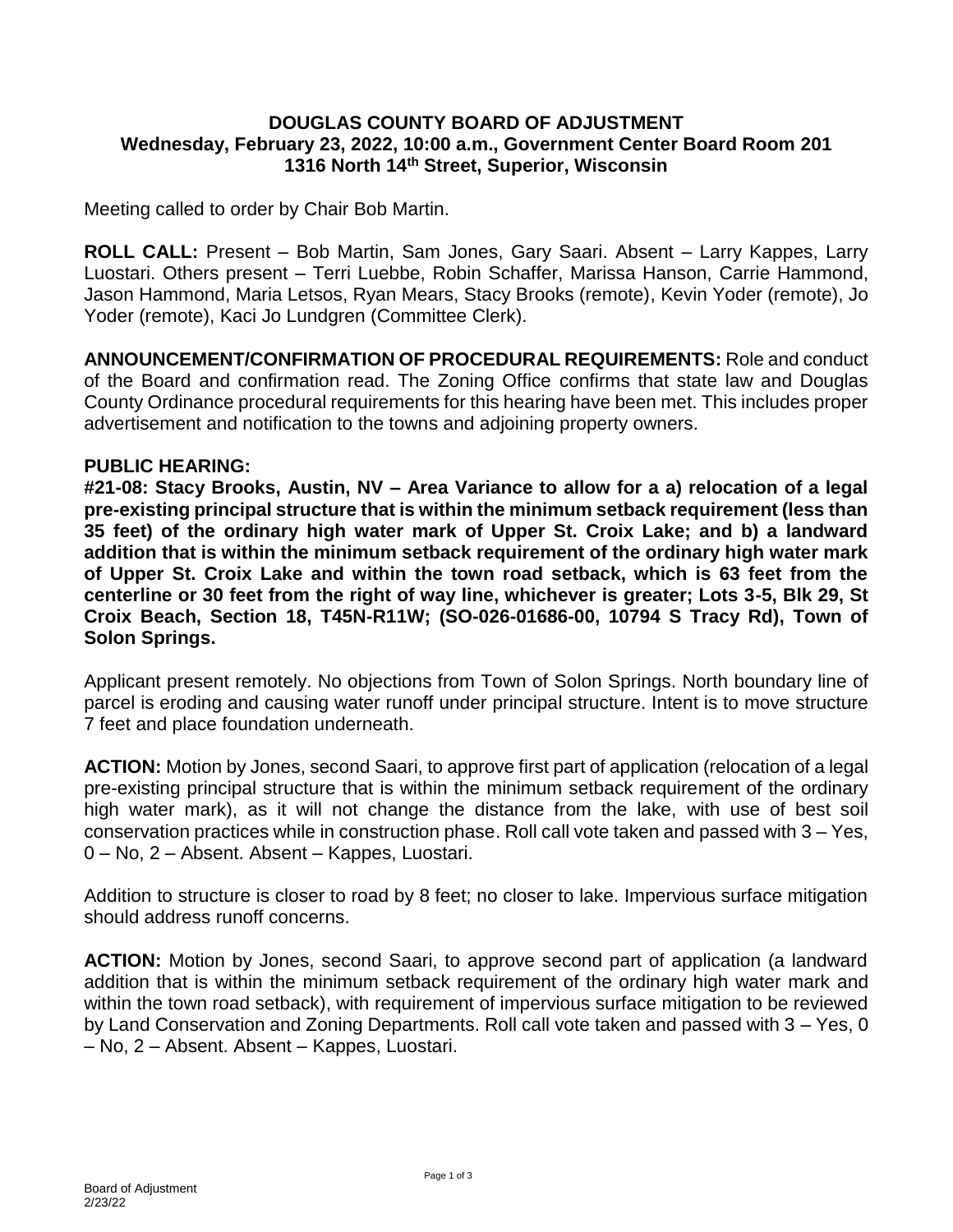**#21-09: Eleanor & David Baldwin, Solana Beach, CA – Area Variance to allow for a threetier retaining wall within the shoreland setback area of Whitefish Lake; Lot 2 CSM 1348 Vol 10 Pgs 133-134, Pt Govt Lot 1, Section 4, T43N-R12W; (WA-032-00879-00, 8356 E Benson Rd), Town of Wascott.**

Applicant representatives remote; construction representatives present. No objections from Town of Wascott. Current, single retaining wall is cracked and will collapse. Concerns include safety and erosion due to steep slope, failed wall, and exposed tree roots. Review by engineer and construction professionals indicate only replacing current wall will not fix problem and will fail again; addition of two retaining walls will relieve pressure on single wall to delay slope failure.

Letter from DNR read aloud indicates opinion that property is not eroding and construction on embankment will disrupt vegetation and wildlife; property owners and construction professionals dispute claim.

**ACTION:** Motion by Jones, second Saari, to approve application with submission of entire construction plans to include shoreland mitigation for erosion control to Land Conservation and Zoning Departments for review. Roll call vote taken and failed with 1 – Yes, 2 – No, 2 – Absent. Voting no – Saari, Martin. Absent – Kappes, Luostari.

Further discussion revealed additional plans of drainage system and construction not included in application; cannot make decision based on what is presented. Additional information with complete construction plans needed.

**ACTION:** Motion by Jones, second Saari, to refer application to future meeting to allow submission of entire construction and engineering plans, to be reviewed by Land Conservation and Zoning Departments prior to meeting. Roll call vote taken and passed with  $3 - Yes$ ,  $0 - No$ , 2 – Absent. Absent – Kappes, Luostari.

**#21-11: Belknap Street Properties, LLC, Superior, WI – Area Variance to allow for a garage to be converted to a dwelling that does not meet the side lot line setback of the RR-1 zone district for a principal structure, which is 10 feet, within the town road setback, which is 63 feet from the centerline or 30 feet from the right of way line, whichever is greater, and within the front lot line setback of the RR-1 zone district, which is 30 feet; Lot 22, Lewis-McNaughton Subdivision, Section 7, T46N-R13W; (OA-022-01002-00, 4775 E Tri Lakes Rd), Town of Oakland.**

Applicant present. No objections from Town of Oakland. Previous owner began construction above garage to make structure habitable, which was not a condition of permit. Current owner will not exceed current footprint; seeking approval to make structure habitable. Sanitary application and review required for obtaining land use permit.

**ACTION:** Motion by Saari, second Martin, to extend meeting beyond two-hour limit. Motion carried.